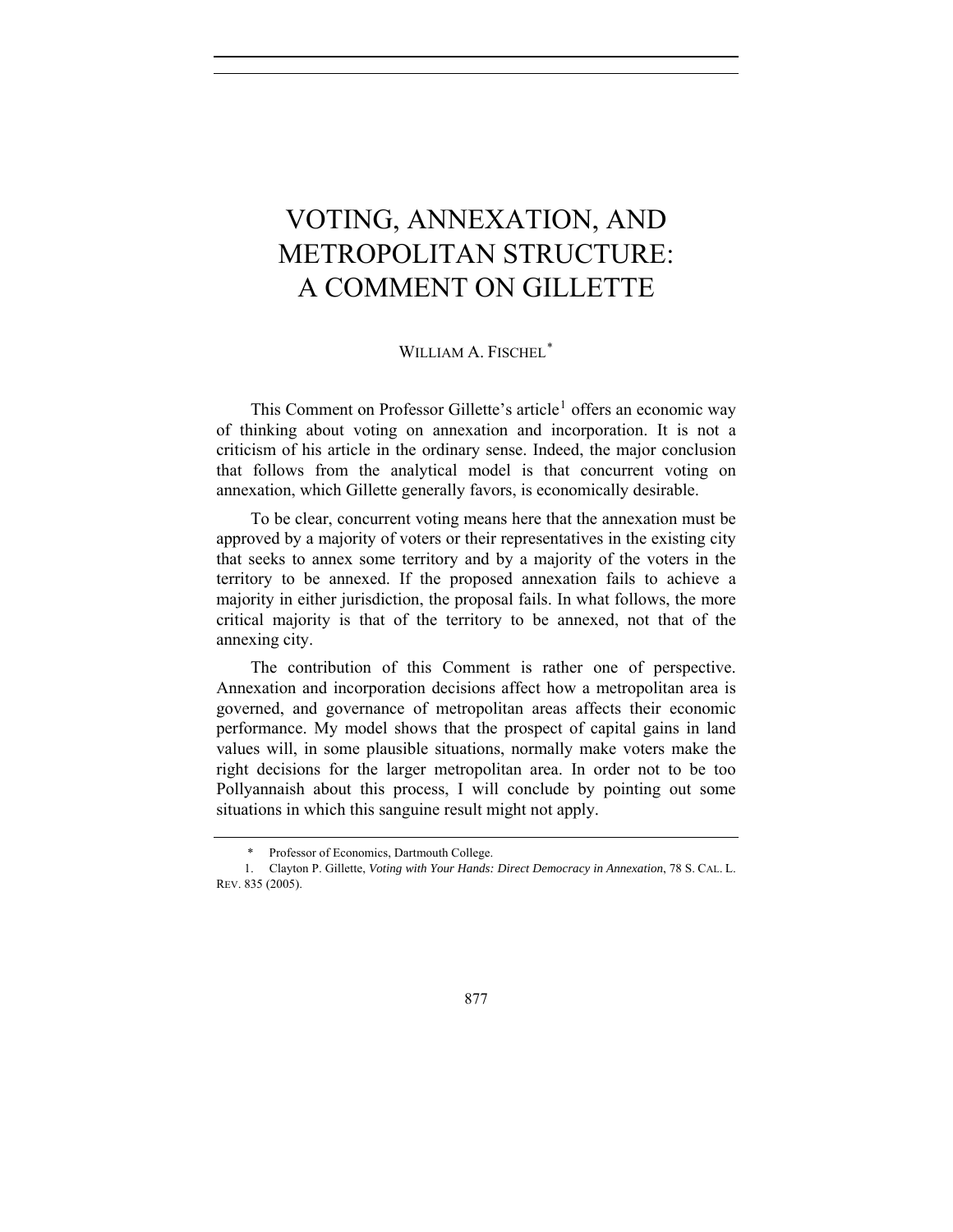

Consider a metropolitan area with three types of local governments. There is one Big City, a few Medium Cities, and numerous Small Cities. The archetypes are represented here as segments of a donut, as shown in Figure 1. The hole in the donut is an unincorporated area designated as Option City. Its options are to be joined with the Big City to make it even bigger, to join with the Small City to make yet another Medium City, or to incorporate as another Small City. The advantages and drawbacks of each option will be described below. It will then be argued that Gillette's "concurrent majority" approach would normally balance each option so as to do the right thing for the metropolitan area.

The advantage of the Big City is that it is large enough to internalize the benefits of job creation. This metropolitan area (the whole circle in the diagram) must compete with other metropolitan areas (not shown but numerous) for job-creating businesses. These businesses benefit the population of the entire metropolitan area by raising wages in all communities. The businesses, however, are somewhat problematic in their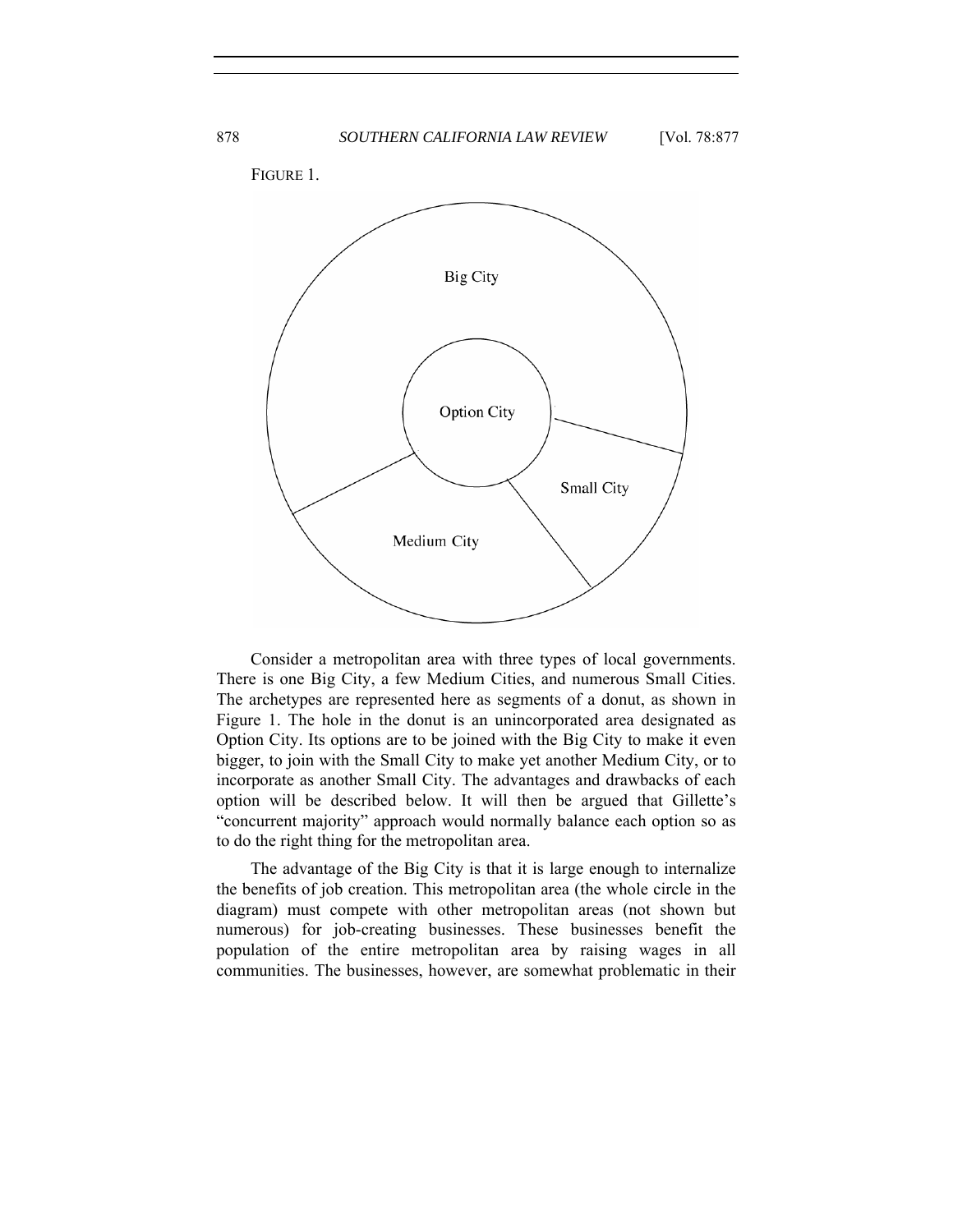2005] *VOTING, ANNEXATION* 879

neighborhood effects, so they tend to be unwelcome in residential districts. The Big City's government, however, responds not just to neighborhood interests, but also to employment interests. Unlike the Small and Medium City, then, the Big City is more welcoming to commerce and industry.<sup>[2](#page-2-0)</sup>

The drawback of the Big City is that it is so large that it has become less responsive to voters.<sup>[3](#page-2-1)</sup> It requires a large bureaucracy, which is costly to maintain and whose employees regard more government spending as better for themselves. The Big City also contains more low-income families, in large part because it provides low-cost public transportation for them and undertakes some redistributive services.<sup>[4](#page-2-2)</sup> Hence taxes are high and voter's interests are sometimes neglected. Annexation of the hole in the donut will thus increase job-creating activity in the metropolitan area, but reduce voter satisfaction with local government services.

The advantage of the Small City is that its government is highly responsive to the demands of its resident voters, most of whom own their homes.<sup>[5](#page-2-3)</sup> Hence homeowner services are well provided in the Small City, and voters themselves are pleased by the participatory nature of the small government.[6](#page-2-4) The drawbacks of the Small City are that it tends to discourage job-creating industry<sup>[7](#page-2-5)</sup> and it is too small to achieve economies of scale in provision of public goods.[8](#page-2-6) The "Not In My Backyard"

<span id="page-2-0"></span><sup>2.</sup> For evidence that bigger cities are more prodevelopment, see Paul G. Lewis, *Looking Outward or Turning Inward? Motivations for Development Decisions in California Central Cities and Suburbs*, 36 URB. AFF. REV. 696 (2001). *See generally* BERNARD J. FRIEDEN & LYNN B. SAGALYN, DOWNTOWN, INC. (1989) (studying at length several downtown redevelopment campaigns); PAUL E. PETERSON, CITY LIMITS 131–49 (1981) (discussing city developmental policies).

<span id="page-2-1"></span><sup>3</sup>*. See* ROBERT A. DAHL & EDWARD R. TUFTE, SIZE AND DEMOCRACY 66–68 (1973); Howard S. Bloom & Helen F. Ladd, *Property Tax Revaluation and Tax Levy Growth*, 11 J. URB. ECON. 73, 75– 77 (1982); Geoffrey K. Turnbull & Peter M. Mitias, *The Median Voter Model Across Levels of Government*, 99 PUB. CHOICE 119, 122, 129 (1999).

<span id="page-2-2"></span><sup>4.</sup> *See* Edward L. Glaeser, Matthew Kahn, & Jordan Rappaport, Why Do the Poor Live in Cities? (Harvard Inst. of Econ. Research, Working Paper No. 1891, 2000), *available at* http://post.economics.harvard.edu/hier/2000papers/HIER1891.pdf.

<sup>5.</sup> *See* WILLIAM A. FISCHEL, THE HOMEVOTER HYPOTHESIS 1–16 (2001).

<span id="page-2-4"></span><span id="page-2-3"></span><sup>6.</sup> *See* J. Eric Oliver, *City Size and Civic Involvement in Metropolitan America*, 94 AM. POL. SCI. REV. 361 (2000).

<span id="page-2-5"></span><sup>7.</sup> *See* William F. Fox, *Fiscal Differentials and Industrial Location: Some Empirical Evidence*, 18 URB. STUD. 105 (1981). Many small cities were created by their residents specifically to resist the prodevelopment inclination of the larger county or city. *See* Richard M. Cion, *Accommodation Par Excellence: The Lakewood Plan*, *in* METROPOLITAN POLITICS: A READER 224, 224–31 (Michael N. Danielson ed., 2d ed. 1971); FISCHEL, *supra* note 5, at 241–42; GARY J. MILLER, CITIES BY CONTRACT 86–87 (1981).

<span id="page-2-6"></span><sup>8.</sup> If, however, there are numerous small cities and a larger jurisdiction can provide municipal services by contract or through cooperative relationships, the tax disadvantages of a "too small" city may be moot. *See* Roger B. Parks & Ronald J. Oakerson, *Comparative Metropolitan Organization:*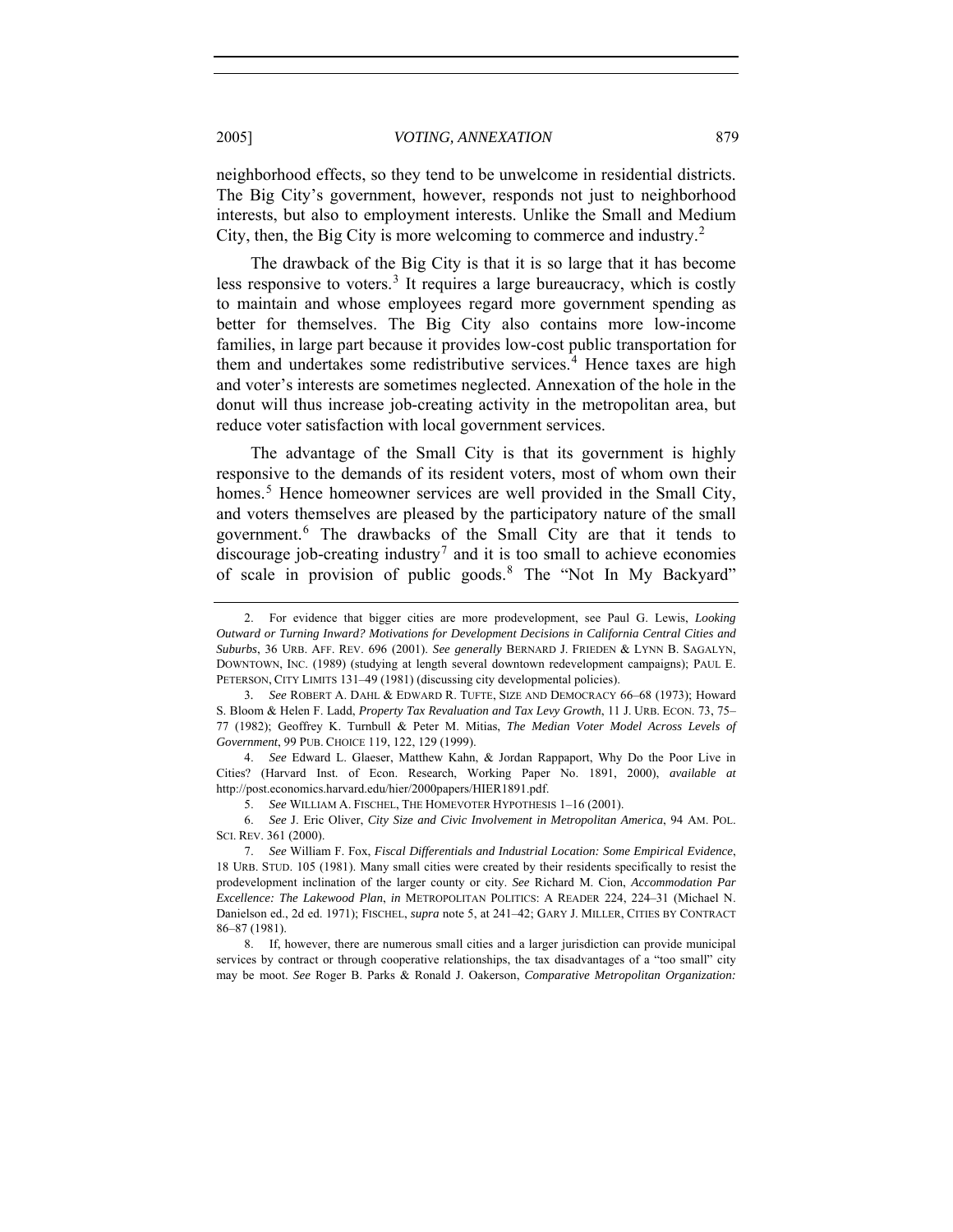syndrome is powerful in Small City, so job-creation will be neglected, and its too-small size will mean that property taxes will be fairly high.

Medium City achieves the economies of scale necessary for the efficient provision of public services. However, it is too small (compared to Big City) to internalize the benefits of job creation, and it is too large (compared to Small City) to respond to neighborhood concerns. Taxes are lowest in the medium city, but if the entire metropolitan area were composed of medium cities, job creation would be too low and residential satisfaction with public services might be less than ideal. (It is assumed here that prospective residents of the metropolitan area have heterogeneous tastes for local government, so that some prefer a low-tax residential city even if it is not as responsive to their demands as a small city.)

The ideal course for Option City in this setting will depend on which type of city the metropolitan area needs most, compared to *other* metropolitan areas with which it competes for jobs and residents. The voters in Option City are residents of the area, and I will initially assume that the majority of voters are owners of undeveloped land that might profitably be converted to residential or commercial use. Many could be farmers or heirs to farms, but others might be residents who happen to own some land that could still be subdivided.<sup>[9](#page-3-0)</sup> This would generally track the distinction between incorporated and unincorporated places in much of the South and West<sup>[10](#page-3-1)</sup> in which the county provides "rural services" outside of the urban area until the area becomes ripe for development. (My depiction of the unincorporated area as the "hole in the donut" in Figure 1 has this visually backwards, but I have chosen the image because it more neatly presents the annexation options.)

Suppose that the metropolitan area has plenty of sites for industry (mostly in Big City), but that the types of residential enclaves provided by Small City are scarce relative to other metropolitan areas. In this case,

*Service Production and Governance Structures in St. Louis, Missouri, and Allegheny County, Pennsylvania*, PUBLIUS: J. FEDERALISM, Winter 1993, at 19. The other advantage of having numerous small cities is that it permits prospective residents to "vote with their feet" to select the public goods they are willing to pay for. *See* Charles M. Tiebout, *A Pure Theory of Local Expenditures*, 64 J. POL. ECON. 416, 418–20 (1956). The argument in the text will assume that cooperative arrangements cannot be formed and that there are already enough municipalities for residents to choose from.

<span id="page-3-0"></span><sup>9</sup>*. See* Lizbeth Pyle, *The Land Market Beyond the Urban Fringe*, 75 GEOGRAPHICAL REV. 32 (1985); James A. Thorson, *Zoning Policy Changes and the Urban Fringe Land Market*, 22 J. AM. REAL EST. & URB. ECON. ASS'N 527 (1994).

<span id="page-3-1"></span><sup>10.</sup> Thomas D. Galloway & John D. Landis, *How Cities Expand: Does State Law Make a Difference?*, GROWTH & CHANGE, Oct. 1986, at 26, 30–32.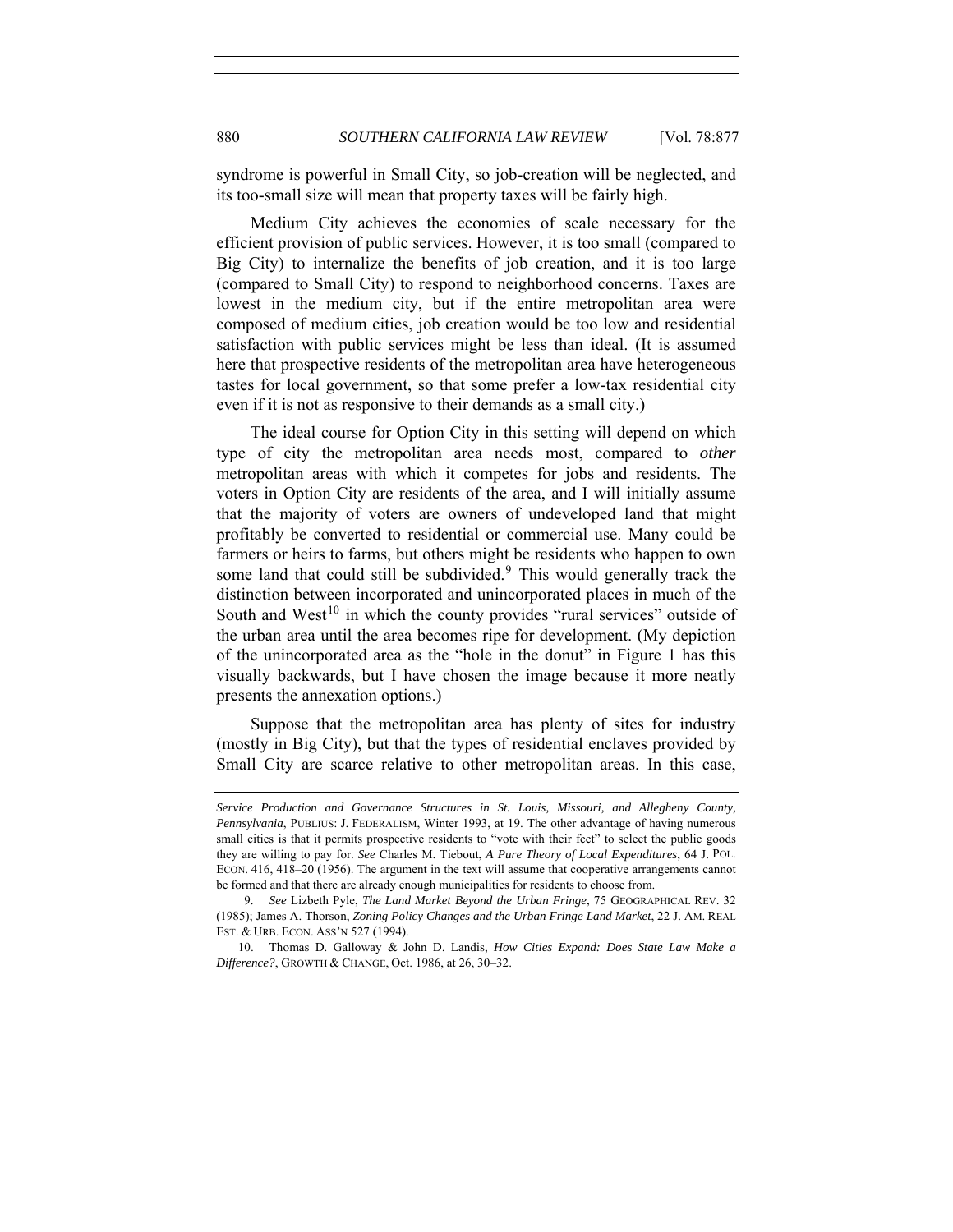2005] *VOTING, ANNEXATION* 881

Option City should incorporate as another Small City, resisting annexation offers by Big City, Medium City, and Small City, the last of which would create another Medium City. The reasons for voting for incorporation by residents or landowners in Option City would not necessarily be altruistic. They would find that their property values would be higher as an independent city than as part of any of the other existing cities.

Suppose, however, that job creation is a problem for this metropolitan area. There are plenty of Small and Medium Cities, but Big City does not have enough room to accommodate new businesses. In this case, selfinterested Option City residents would find that their property values would be increased if they voted to annex themselves to Big City. Of course, if Option City incorporated on its own, it might also be able to get those same benefits, but it is possible that businesses would be overly wary of locating in a newly incorporated Small City. Business interests would have less influence in the government of a Small City and be less able to fend off unfavorable regulations and taxes once they committed themselves to locating in a particular jurisdiction.<sup>[11](#page-4-0)</sup>

As a third exercise, suppose that Medium Cities are in short supply in the metropolitan area. There are plenty of small, boutique cities to satisfy high-end demanders of residential services (that is, plenty of Small Cities), and there is a Big City large enough to promote economic growth. What is needed is another Medium City, whose local taxes are low. In this case, Option City should vote to join a Small City to form another Medium City. Self-interested voters in Option City would approve this annexation because it would raise their property values more than the other two options of joining with Big City or incorporating as another Small City.

In the scenarios just sketched, it has been assumed that the residents of Option City get to vote on their future status and that the prospective suitor also has to consent to the union. The system would go awry if Option City residents could be annexed by whichever jurisdiction voted to acquire them and provide them with local services. This would be true even if the votes of Option City and the acquiring jurisdiction were pooled with those of Option City, because Option City is usually lightly populated compared to its neighbors. In most cases, annexation would go to the first bidder, since Big and Medium Cities have more population, and even Small City might be able to force an annexation on an unwilling Option City. If independent

<span id="page-4-0"></span><sup>11</sup>*. See* Werner Troesken, *The Sources of Public Ownership: Historical Evidence from the Gas Industry*, 13 J. L. ECON. & ORG. 1 (1997).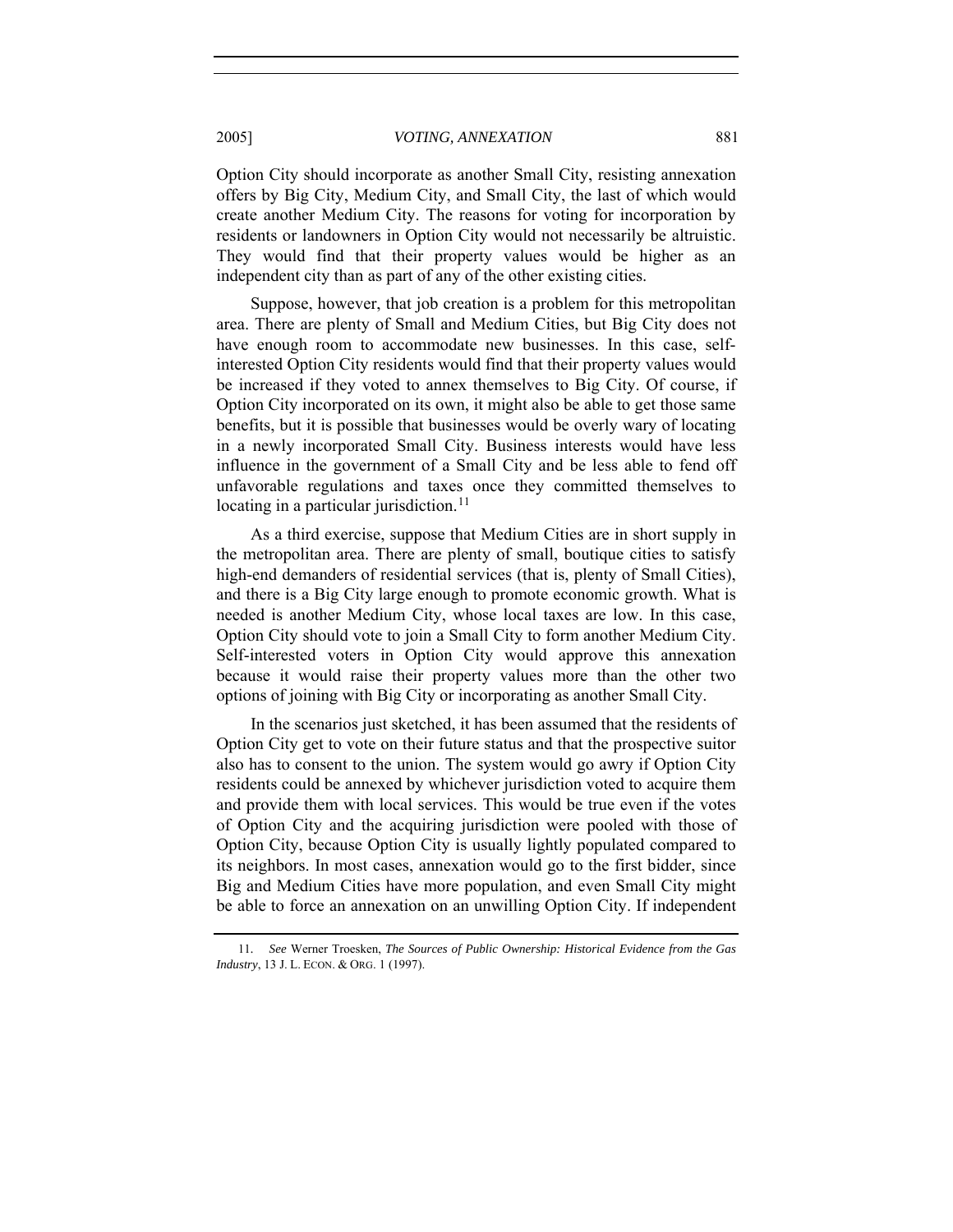incorporation were allowed, it is likely that Option City residents might choose to incorporate rather than wait for annexation, even if annexation with one of its neighbors were economically preferable, because delay might cause it to be annexed by the wrong place. (I am assuming here that incorporation ends the process, which seems realistic if consolidation is more difficult to consummate than annexation.)

But why would a jurisdiction annex Option City if it did not add to the net value of land in the metropolitan area? The reason is that annexation of Option City might add to the value of all three types of jurisdictions, but only one of those annexations would add to the net value of the metropolitan area. For example, annexation of Option City to Big City might add two percent to the value of Big City, but annexation to Small City would add ten percent to the value of Small City (which would then become a Medium City). In this situation, it could be best for the metropolitan area to have Small City annex Option City, but Big City would still gain if it acted first. If annexation law privileged Big City over Small City and Big City could act without regard to the wishes of Option City residents, then the annexation by Big City would not maximize the value of land in the metropolitan area. In this situation, a concurrent majority rule guards against annexations that would not benefit the metropolitan area as a whole.

The other possible problem with concurrent majority voting is that the majority of residents of Option City might not be in a position to gain from the increased land values that arise through annexation. If the majority of voters were renters, they would not necessarily gain much through annexation, even if it doubled the worth of property in the area. If the majority of voters were homeowners, they might own so little land (the rest of the area of Option City being owned by absentee landowners) that the gains in value of the undeveloped land in Option City would not accrue to them. It might be possible in either of these cases for the owners of undeveloped land or the government of the acquiring city (Big, Medium or Small) to arrange for compensatory services or payments to voters, but the transaction costs of such side-payments might be considerable.

In such a situation, Option City residents might prefer to avoid annexation altogether and choose to incorporate as another Small City. This might cause too many Small Cities to be created in the metropolitan area, which could then reduce the overall attractiveness of the area vis-à-vis other locations. To avoid excessive incorporations of this type, it might be justifiable to give some special privileges to owners of undeveloped land. It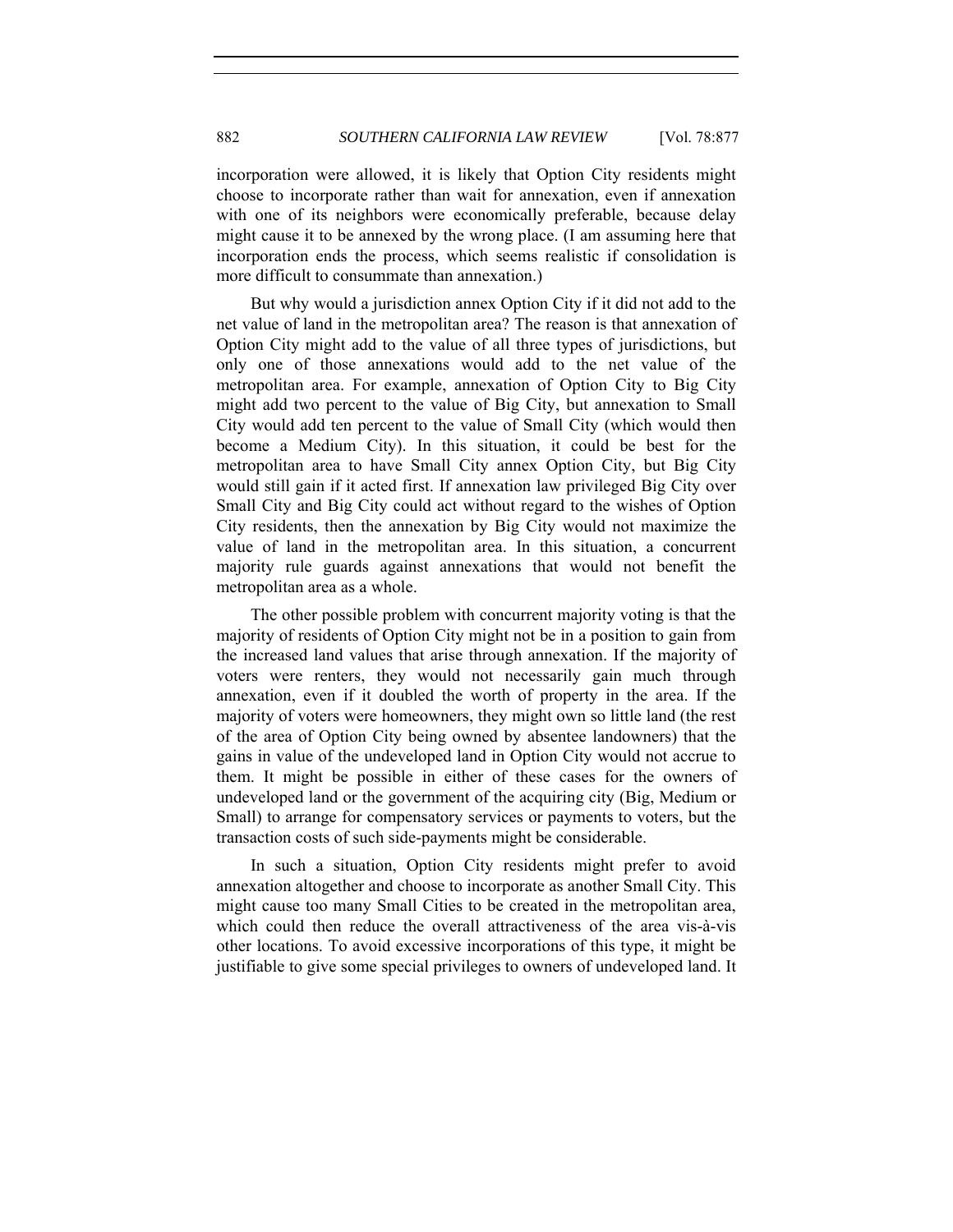might also be a rationale for making incorporation somewhat more difficult than annexation.